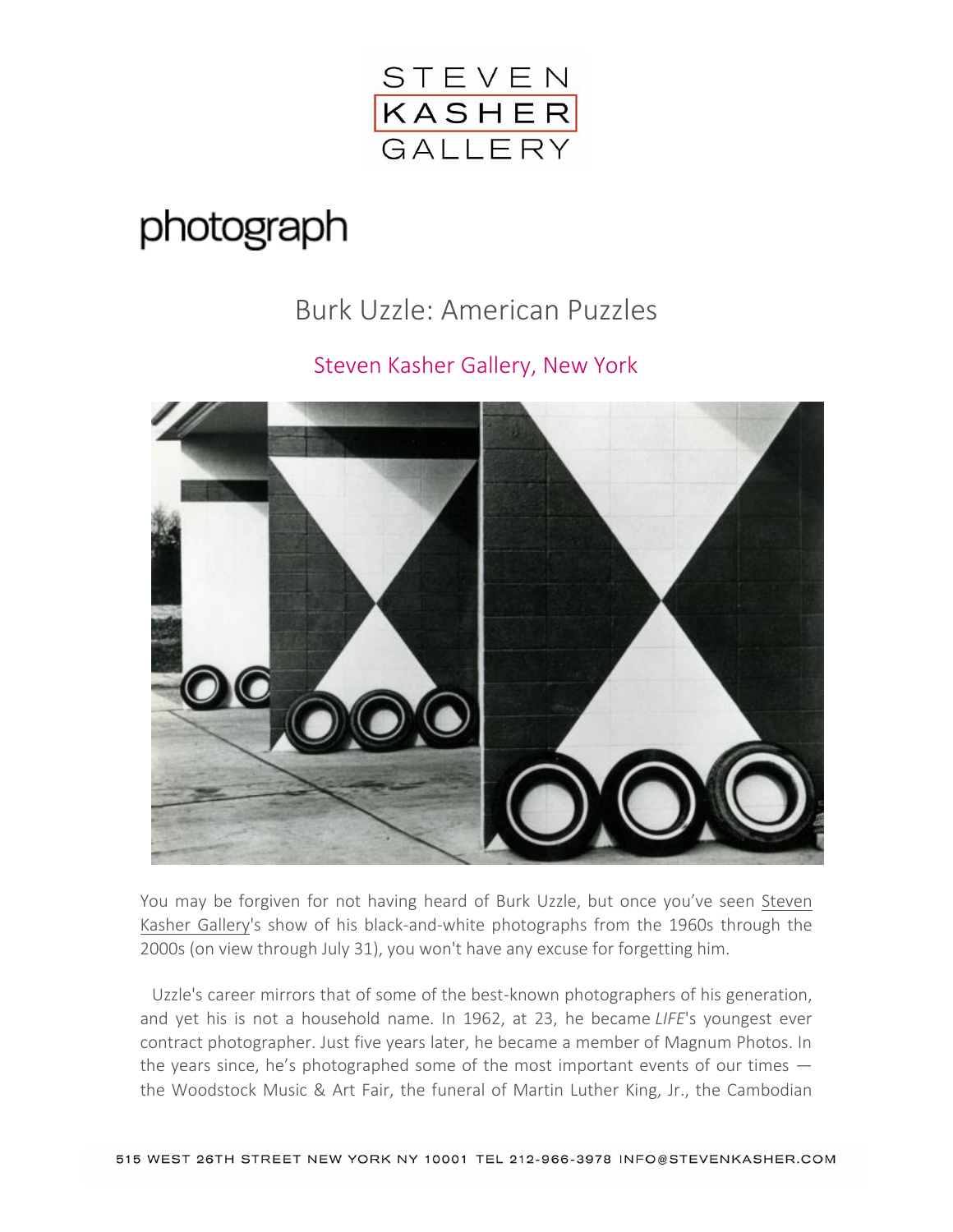

War – and built up an impressive collection of images that show America in all its splendor and strangeness.



Like the best observers of this country, Uzzle displays an intuitive sensitivity to our national incongruities and harmonies. His subjects are classic Americana: beaches and parades, small towns and highways, a mix of the impossibly vast and the deeply local that gets at the heart of life here. Uzzle's perspective combines the best qualities of those who've undertaken similar enterprises — the wit of Garry Winogrand, and the stylistic approach of New Topographics photographers like Robert Adams — while maintaining a certain Uzzle-ness that makes him entirely original.